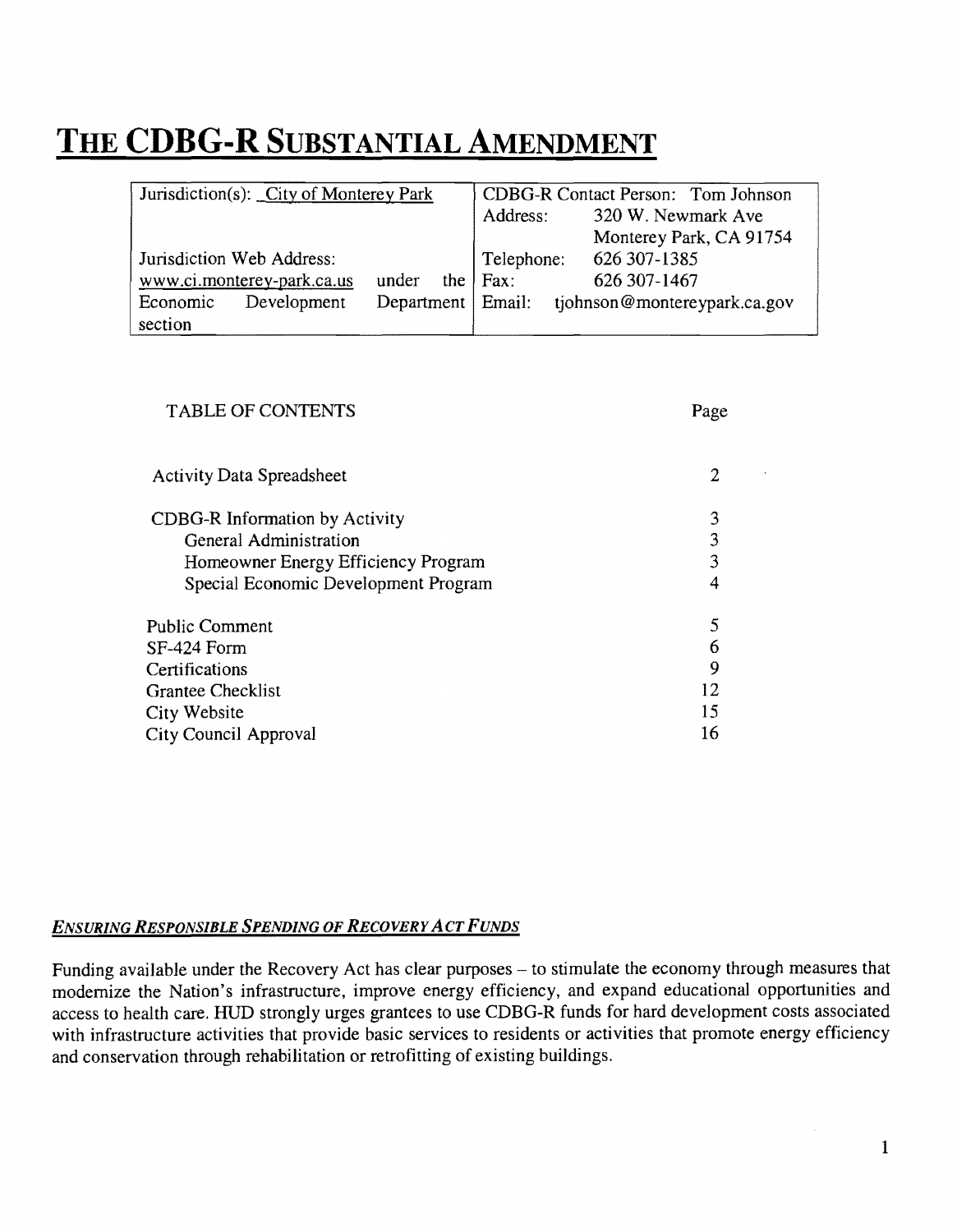## **CDBG-R SUBSTANTIAL AMENDMENT**

### CDBG-R

#### Activity Data Spreadsheet

| Jurisdiction/Grantee Name: CITY OF MONTEREY PARK        |                                                                                                                                                                                                      | CDBG-R Fornula Grant Amount: \$260,981                 |                                                 |                                                |                                                          | Date: 6/4/09                                    |     |                                           |
|---------------------------------------------------------|------------------------------------------------------------------------------------------------------------------------------------------------------------------------------------------------------|--------------------------------------------------------|-------------------------------------------------|------------------------------------------------|----------------------------------------------------------|-------------------------------------------------|-----|-------------------------------------------|
| <b>Activity Name</b>                                    | <b>Activity Description</b>                                                                                                                                                                          | Eligibility<br>(Regulatory or<br><b>HCDA Citation)</b> | <b>National</b><br><b>Objective</b><br>Citation | <b>CDBG-R</b><br>Project<br><b>Budget</b> (\$) | <b>Additional</b><br><b>Recovery</b><br><b>Funds (S)</b> | <b>Other</b><br>Leveraged<br><b>Funding (S)</b> |     | Total<br><b>Activity</b><br><b>Budget</b> |
| <b>GENERAL ADMINISTRATION</b><br>and PLANNING ACTIVITES | UP TO 10% OF THE GRANT MAY BE USED FOR GENERAL ADMINSITRATION AND<br>PLANNING ACTIVITES                                                                                                              | 570.206                                                |                                                 | \$26,000                                       |                                                          |                                                 | \$  | 26,000                                    |
| HOMEOWNER ENERGY<br><b>PROGRAM</b>                      | GRANTS TO HOMEOWNERS TO INSTALL ATTIC INSULATION AND SOLAR POWERED ATTIC.<br>FANS AND ROOF REPLACEMENT AS NEEDED TO REDUCE THE HEATING AND COOLING COSTS<br>AND MAKE THE HOME MORE ENERGY EFFICIENT. | 570.202                                                | LMH                                             | s.<br>100,981                                  | a                                                        | o                                               | ÷.  | 100,981                                   |
| SPECIAL ECONOMIC<br><b>DEVELOPMENT</b>                  | GRANTS AND LOANS TO PRIVATE FOR-PROFIT ENTITIES TO PURCHASE SOFTWARE,<br>HARDWARE AND EQUIPMENT TO HELP A BUSINESS KEEP OR INCREASE PRODUCTIVITY #N<br>ORDER TO PRESERVE AND CREATE JOBS.            | 570.203(B)                                             | LMJ.                                            | \$134,000                                      | \$0                                                      | -\$0                                            | - 5 | 134,000                                   |
|                                                         |                                                                                                                                                                                                      |                                                        |                                                 |                                                |                                                          |                                                 | Ş.  |                                           |
|                                                         |                                                                                                                                                                                                      |                                                        |                                                 |                                                |                                                          | <b>TOTAL</b>                                    |     | \$260,981                                 |
|                                                         |                                                                                                                                                                                                      |                                                        |                                                 |                                                |                                                          |                                                 |     | $^{\circ}$                                |
|                                                         |                                                                                                                                                                                                      |                                                        |                                                 |                                                |                                                          |                                                 |     | $\mathbf{Q}$                              |
|                                                         |                                                                                                                                                                                                      |                                                        |                                                 |                                                |                                                          |                                                 |     | α                                         |
|                                                         |                                                                                                                                                                                                      |                                                        |                                                 |                                                |                                                          |                                                 |     | $\mathbf{0}$                              |
|                                                         |                                                                                                                                                                                                      |                                                        |                                                 |                                                |                                                          |                                                 |     | $\mathbf 0$                               |
|                                                         |                                                                                                                                                                                                      |                                                        |                                                 |                                                |                                                          |                                                 |     | 0                                         |
|                                                         |                                                                                                                                                                                                      |                                                        |                                                 |                                                |                                                          |                                                 |     | o                                         |
|                                                         |                                                                                                                                                                                                      |                                                        |                                                 |                                                |                                                          |                                                 |     | $\alpha$                                  |
|                                                         |                                                                                                                                                                                                      |                                                        |                                                 |                                                |                                                          |                                                 |     | G.                                        |
|                                                         |                                                                                                                                                                                                      |                                                        |                                                 |                                                |                                                          |                                                 |     | 0l                                        |
|                                                         |                                                                                                                                                                                                      |                                                        |                                                 |                                                |                                                          |                                                 |     | $\Omega$                                  |
|                                                         |                                                                                                                                                                                                      |                                                        |                                                 |                                                |                                                          |                                                 |     | $\mathbf 0$                               |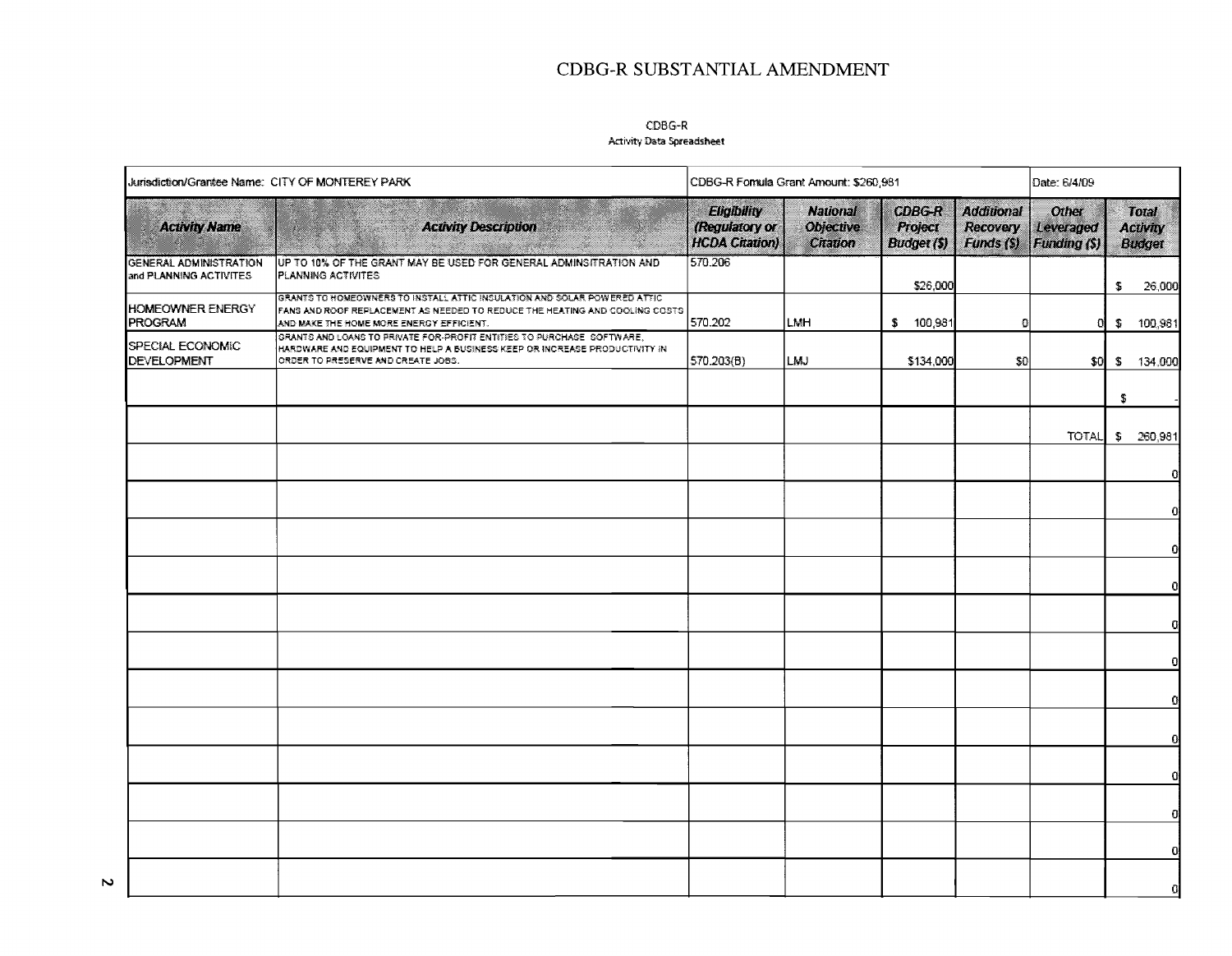### B. CDBG-R *INFORMATION BYACTIVITY*

No funds will be spent on public services.

At least 70% of the grant amount will benefit persons of low and moderate income.

Both of the programs selected are consistent with activities that were identified in the City's  $2005 - 2010$ Consolidated Plan.

| GENERAL ADMINISTRATION and PLANNING | <b>Funding Amount</b> | \$26,000  |
|-------------------------------------|-----------------------|-----------|
| HOMEOWNER ENERGY EFFICIENCY PROGRAM | <b>Funding Amount</b> | \$100,981 |

### Narrative

This program will provide grants to homeowners to install wall and attic insulation, solar powered attic fans and roof replacement as needed to reduce heating and cooling costs and make the home more energy efficient. This will be a city-wide program.

This program will meet the requirements of Title XII of Division A and Section 1602 of the Recovery Act, in that contracts to contractors will be awarded within 120 calendar days from the date the funds are made available.

This program will also maximize job creation and economic benefit by employing housing contractors that have been affected by the stagnant housing market. According to the State of California EDD, Labor Market Information Division, there was an 18.4% decrease in construction jobs from March 2008 to March 2009. The City continues to receive requests from various contractors asking to be placed on the City's contractor list. Some contractors have laid off their workers and are looking for residential rehabilitation work. The economic benefit applies to both the homeowner and the community. The homeowner will receive economic benefit by reducing their gas or electric bills, and the community benefits by the increase of planning and building fees paid by the contractor and increase in sales tax from fast food retailers.

This program will address the Recovery Act by:

- 1 Preserving and creating jobs and promoting economic recovery;
- 2 Assisting those most impacted by the recession;
- 3 Providing investment needed to increase economic efficiency;

### Jobs Created

The number of part-time jobs estimated to be created and retained by this activity is 5.

### Additional Activity Information

This activity will promote energy conservation, green building technologies, and reduce pollution emissions.

Adding insulation in your walls and attic can drastically help reduce your heating and cooling bills each month. The attic is a perfect place for hot and cold air to leak in and out. When properly installed, attic insulation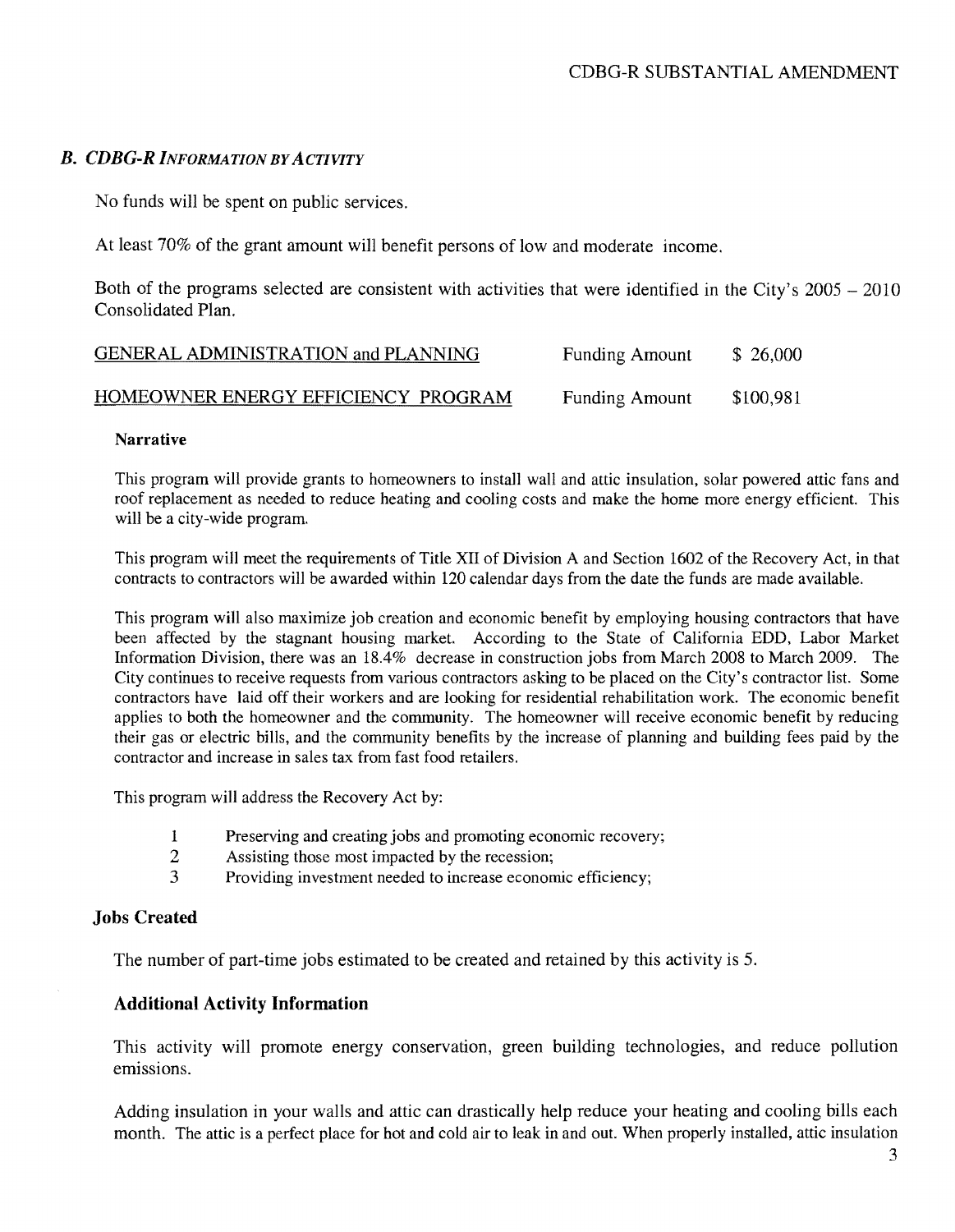### CDBO-R SlJBSTANTIAL AMENDMENT

can decrease a homeowner's energy bill by about twenty percent or more per month per some estimates. In addition, attic temperatures can exceed 160 degrees F during hot summer days. Using appropriate attic ventilation can reduce those temperatures by up to 50 percent F. Even with appropriate insulation in the attic, heat can still transfer into local living spaces. As solar attic fans expel heat, the work load of the air conditioning system is reduced, which conserves energy and increases the air conditioner's life span. Solar attic fans do not use electricity and thus is a great green building technology.

In addition, although asphalt shingles are manufactured to endure abuse from the sun for several years, an overheated, under ventilated attic exposes them to preventable heat and damage. The attic temperatures will be reduced with a solar attic fan thereby increasing the lifespan of the roof.

### **Responsible Organization**

Contact information:

|  | Name of Organization |  |
|--|----------------------|--|
|  |                      |  |

| Organization | City of Monterey Park                  |
|--------------|----------------------------------------|
|              | <b>Economic Development Department</b> |
|              | 320 West Newmark Ave                   |
|              | Monterey Park, CA 91754                |
|              |                                        |

| Administrator Contact | Tom Johnson                         |  |
|-----------------------|-------------------------------------|--|
|                       | Phone 626 307-1385                  |  |
|                       | (same address as above)             |  |
|                       | Email: tjohnson@montereypark.ca.gov |  |

### SPECIAL ECONOMIC DEVELOPMENT PROGRAM Funding Amount \$134,000

# **Narrative**

This program will provide grants and loans to private for-profit entities to purchase software, hardware and equipment to help a business keep or increase productivity in order to preserve and create jobs.

This program will meet the requirements of Title XII of Division A and Section 1602 of the Recovery Act, in that grants or loans contracts to businesses will be awarded within 120 calendar days from the date the funds are made available.

This program will also maximize job creation and economic benefit by providing the capital to for-profit businesses to purchase equipment or software so they can increase the efficiency or expand their operations. An example of a business to be assisted is a printing business needs to purchase software that will provide near print quality proofs to their clients, before a printed proof is required. Each division of the customer's organization can review the proof online and approve the printing job, therefore reduce the time in printing proofs and then delivering them to the client. With this software the business can now attract more clients in the entertainment industry.

The economic benefit applies to both the business and community. The business will receive economic benefit by increasing their revenue and retaining or creating new jobs. The community benefits if it is a sales tax generating business by the increase in sales tax. The local stores and restaurants benefit from the employees of the businesses supporting their businesses.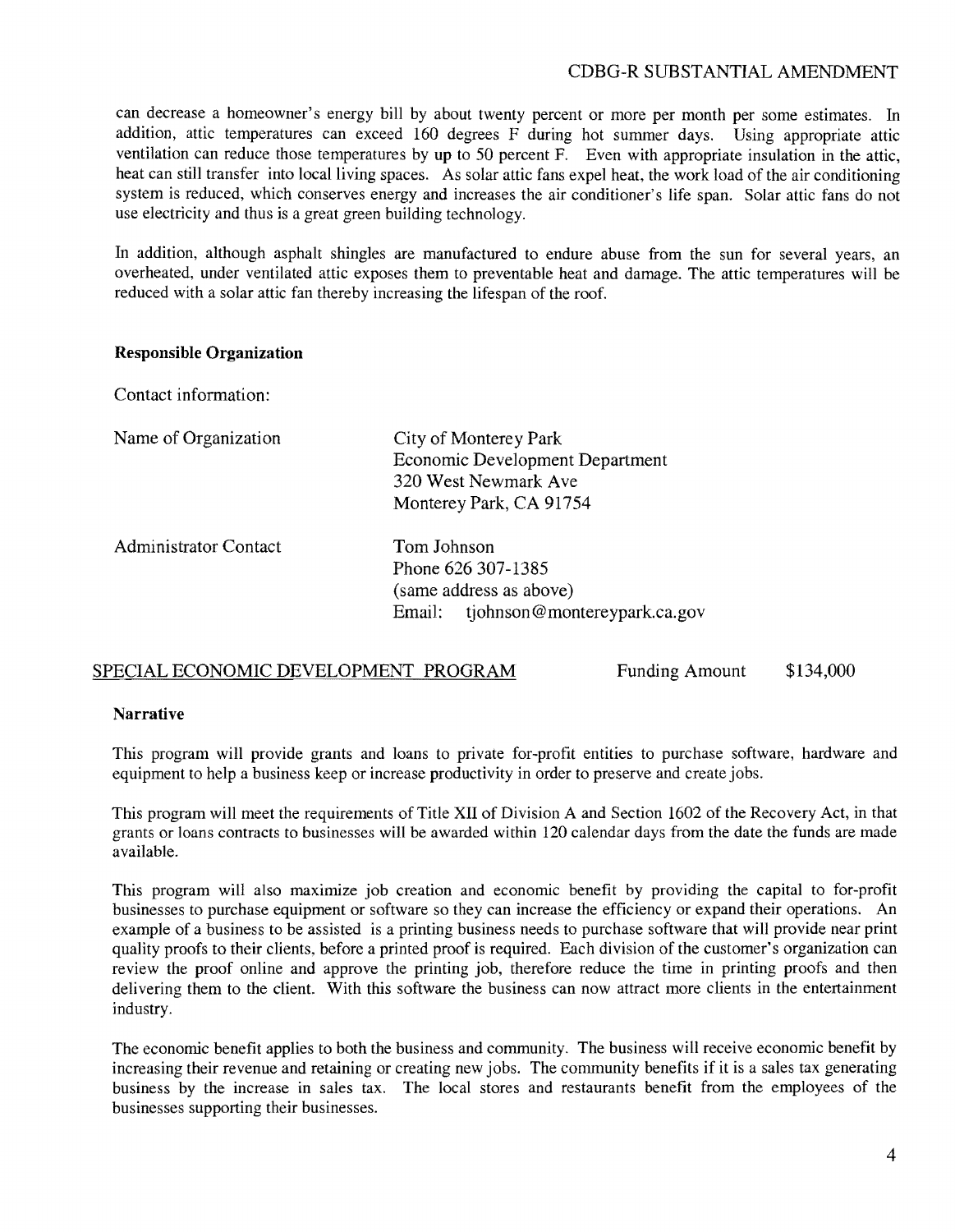This program will address the Recovery Act by:

- 1 Preserving and creating jobs and promoting economic recovery;<br>2 Providing investment needed to increase economic efficiency:
- Providing investment needed to increase economic efficiency:

### **Jobs Created**

The number of part-time jobs estimated to be created and retained by this activity is 3.

### **Additional Activity Information**

This activity will promote preserving and creating of jobs and promoting economic recovery.

### **Responsible Organization**

Contact information:

| Name of Organization         | City of Monterey Park<br><b>Economic Development Department</b><br>320 West Newmark Ave<br>Monterey Park, CA 91754 |
|------------------------------|--------------------------------------------------------------------------------------------------------------------|
| <b>Administrator Contact</b> | Tom Johnson<br>Phone 626 307-1385<br>(same address as above)<br>tjohnson@montereypark.ca.gov<br>Email:             |

### **Public Comment**

A Public Hearing was held on Wednesday, June 3, 2009 at 7:00 p.m. at the City Council Chambers, City Hall, 320 West Newmark Avenue, Monterey Park CA. The public hearing information was included in copies of the substantial amendment that were made available at City Hall, city library and the Senior Citizen Center. The copies were also translated into Chinese and Spanish. The substantial amendment was also posted on the city's website. These materials were provided to the public on May 26,2009.

No public comments were received within the seven (7) day comment period.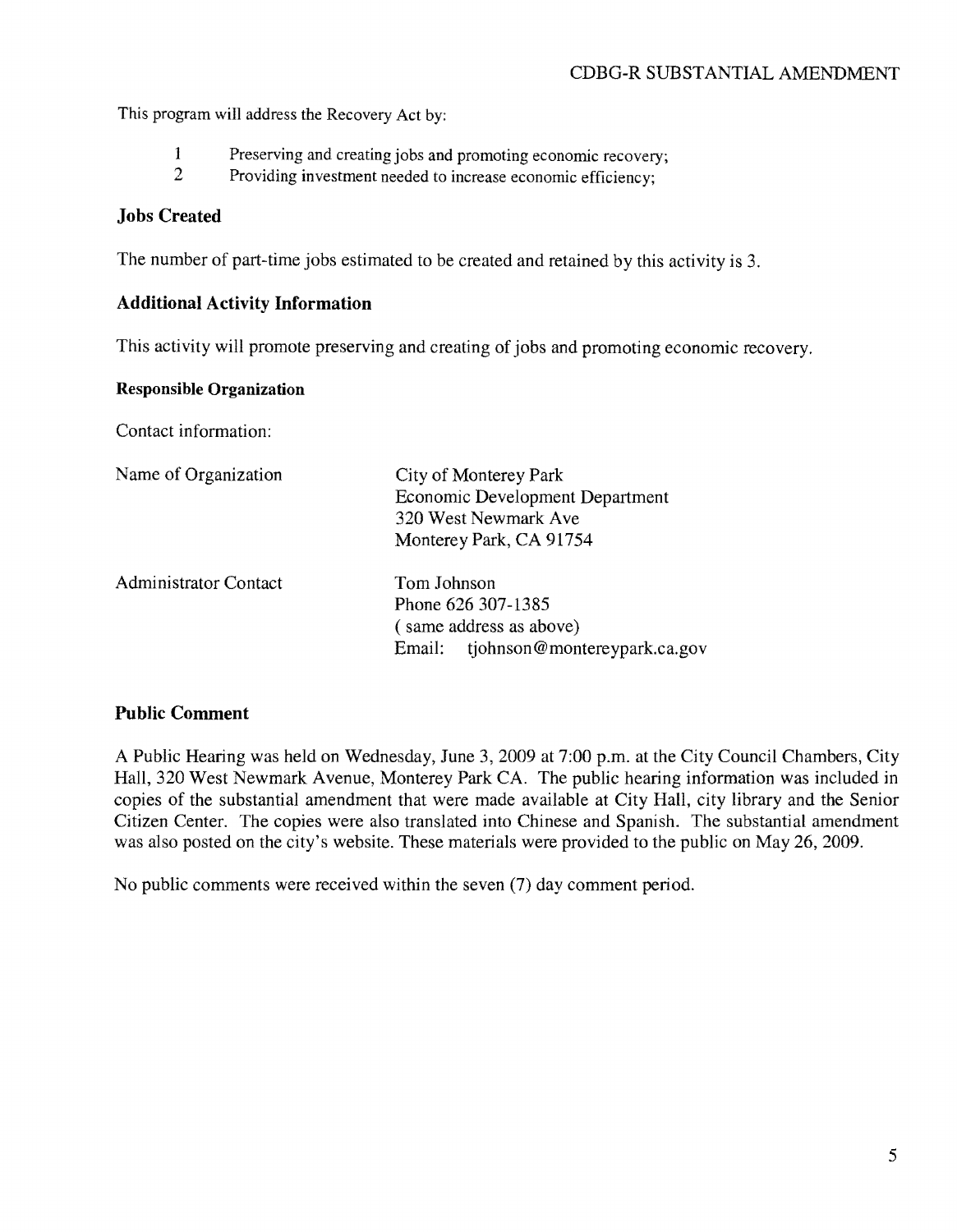OMB Number: 41}40-0004 Expiration Date: 01/31/2009

| <b>Application for Federal Assistance SF-424</b>                                                              |                                                    |                                                                                                  | Version 02 |  |
|---------------------------------------------------------------------------------------------------------------|----------------------------------------------------|--------------------------------------------------------------------------------------------------|------------|--|
| *1. Type of Submission:                                                                                       | *2. Type of Application                            | * If Revision, select appropriate letter(s)                                                      |            |  |
| Preapplication<br>$\Box$                                                                                      | $\boxtimes$ New                                    |                                                                                                  |            |  |
| $\boxtimes$ Application                                                                                       | Continuation<br>П                                  | *Other (Specify)                                                                                 |            |  |
| Changed/Corrected Application<br>$\overline{\phantom{a}}$                                                     | Revision<br>ÎΙ                                     |                                                                                                  |            |  |
| 3. Date Received:                                                                                             | 4. Applicant Identifier:                           |                                                                                                  |            |  |
| 5a. Federal Entity Identifier:                                                                                |                                                    | *5b. Federal Award Identifier:                                                                   |            |  |
| State Use Only:                                                                                               |                                                    |                                                                                                  |            |  |
| 6. Date Received by State:                                                                                    |                                                    | 7. State Application Identifier:                                                                 |            |  |
| 8. APPLICANT INFORMATION:                                                                                     |                                                    |                                                                                                  |            |  |
| *a. Legal Name: City of Monterey Park                                                                         |                                                    |                                                                                                  |            |  |
| *b. Employer/Taxpayer Identification Number (EIN/TIN):<br>*c. Organizational DUNS:<br>95-6000747<br>141693445 |                                                    |                                                                                                  |            |  |
| d. Address:                                                                                                   |                                                    |                                                                                                  |            |  |
| *Street 1:                                                                                                    | 320 West Newmark Avenue                            |                                                                                                  |            |  |
| Street 2:                                                                                                     |                                                    |                                                                                                  |            |  |
| *City:                                                                                                        | Monterey Park                                      |                                                                                                  |            |  |
| County:                                                                                                       | Los Angeles                                        |                                                                                                  |            |  |
| *State:<br>CA.                                                                                                |                                                    |                                                                                                  |            |  |
| Province:                                                                                                     |                                                    |                                                                                                  |            |  |
| *Country:<br><b>USA</b>                                                                                       |                                                    |                                                                                                  |            |  |
| *Zip / Postal Code<br>91754<br>e. Organizational Unit:                                                        |                                                    |                                                                                                  |            |  |
| Department Name:                                                                                              |                                                    | Division Name:                                                                                   |            |  |
| Economic Development                                                                                          |                                                    | Housing & Community Development                                                                  |            |  |
|                                                                                                               |                                                    | f. Name and contact information of person to be contacted on matters involving this application: |            |  |
| Prefix:<br>Mr.                                                                                                | *First Name:                                       | Tom                                                                                              |            |  |
| Middle Name:<br>M.                                                                                            |                                                    |                                                                                                  |            |  |
| *Last Name:<br><b>Johnson</b>                                                                                 |                                                    |                                                                                                  |            |  |
| Suffix:                                                                                                       |                                                    |                                                                                                  |            |  |
| Title:                                                                                                        | Housing Program & Grant Administration Coordinator |                                                                                                  |            |  |
| Organizational Affiliation:<br>City of Monterey Park                                                          |                                                    |                                                                                                  |            |  |
| *Telephone Number: 626-307-1384                                                                               |                                                    | Fax Number: 626-307-1467                                                                         |            |  |
| *Email: tjohnson@montereypark.ca.gov                                                                          |                                                    |                                                                                                  |            |  |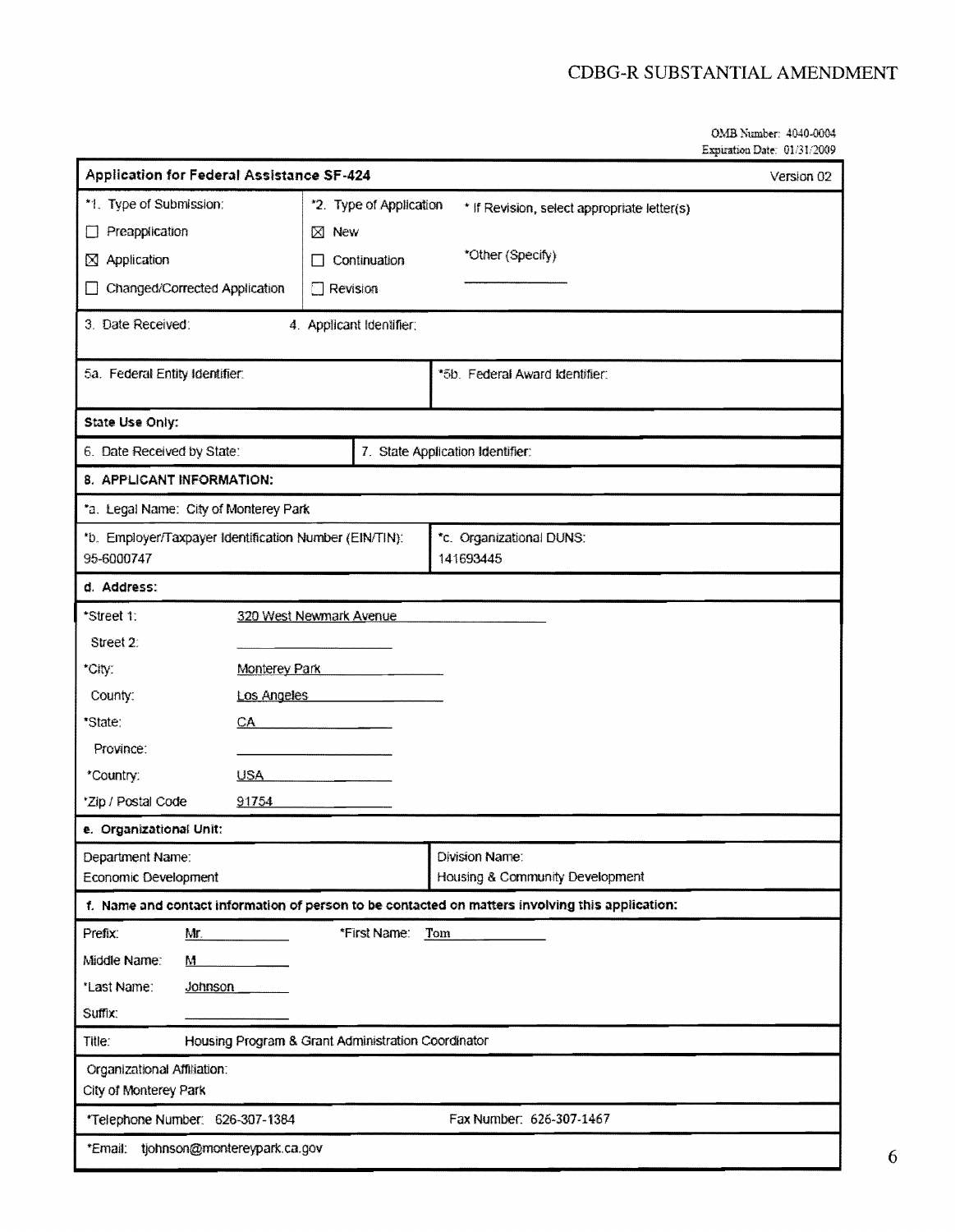## CDBG-R SUBSTANTIAL AMENDMENT

OMB Number: 4040-0004 Expiration Date:  $01/31/2009$ 

| <b>Application for Federal Assistance SF-424</b>                                    | Version 02 |
|-------------------------------------------------------------------------------------|------------|
| '9. Type of Applicant 1: Select Applicant Type:                                     |            |
| C. City or Township Government                                                      |            |
| Type of Applicant 2: Select Applicant Type:<br>C. City or Township Government       |            |
| Type of Applicant 3: Select Applicant Type:<br>C. City or Township Government       |            |
| *Other (Specify)                                                                    |            |
| *10 Name of Federal Agency:                                                         |            |
| HUD                                                                                 |            |
| 11. Catalog of Federal Domestic Assistance Number:                                  |            |
| 14.253                                                                              |            |
| <b>CFDA Title:</b>                                                                  |            |
| Community Development Block Grant (CDBG) Entitlement / Recovery Act Funded (CDBG-R) |            |
|                                                                                     |            |
| *12 Funding Opportunity Number:                                                     |            |
| N/A                                                                                 |            |
|                                                                                     |            |
| "Title:                                                                             |            |
|                                                                                     |            |
|                                                                                     |            |
| 13. Competition Identification Number:                                              |            |
|                                                                                     |            |
| Title:                                                                              |            |
|                                                                                     |            |
|                                                                                     |            |
|                                                                                     |            |
| 14. Areas Affected by Project (Cities, Counties, States, etc.):                     |            |
| <b>Cities</b>                                                                       |            |
|                                                                                     |            |
|                                                                                     |            |
|                                                                                     |            |
| *15. Descriptive Title of Applicant's Project:                                      |            |
| The CDBG-R Substantial Amendment                                                    |            |
|                                                                                     |            |
|                                                                                     |            |
|                                                                                     |            |

 $\bar{z}$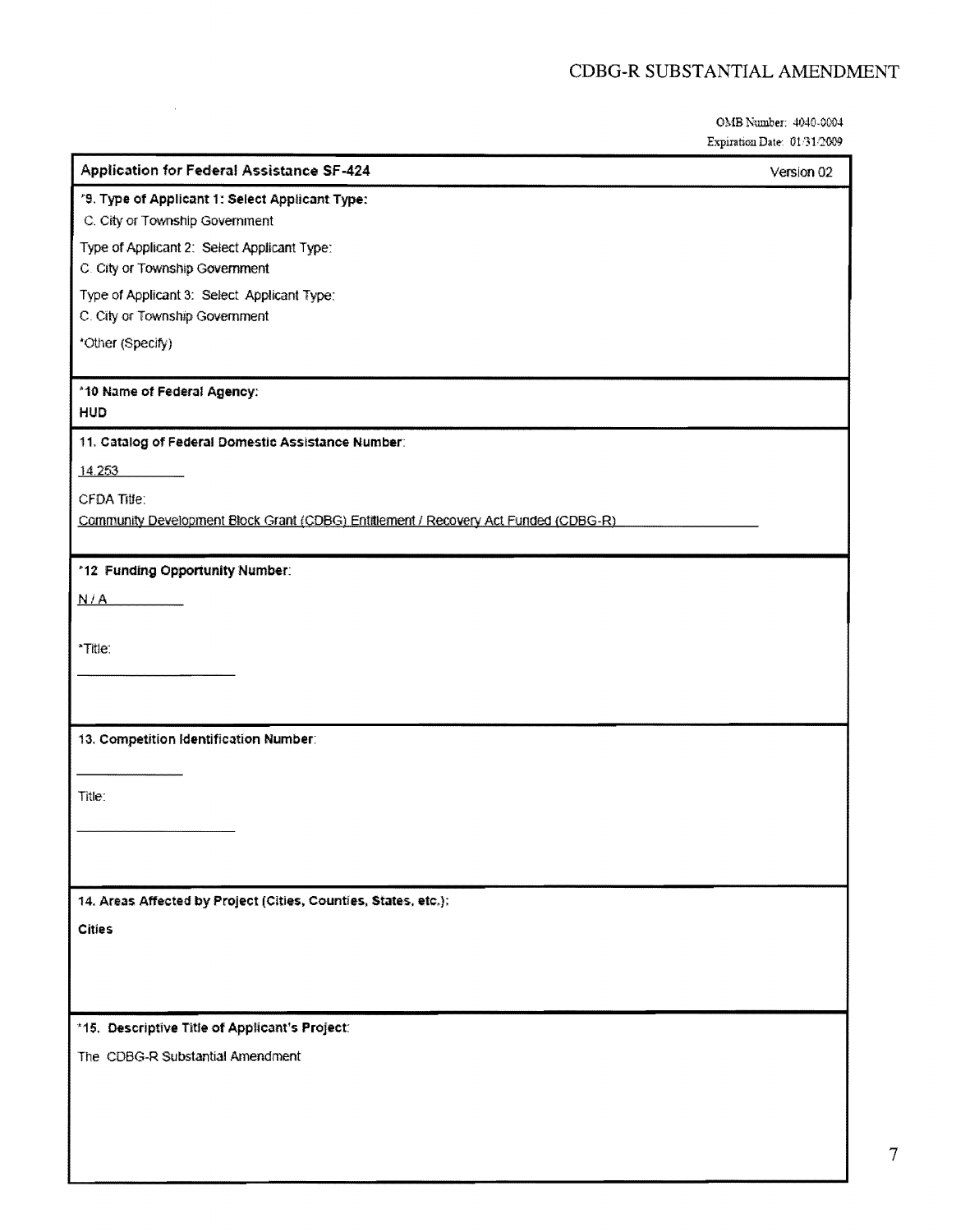OMB Number: 4040-0004 Expuation Date: 01/31/2009

|                                                                                                                                                                                                                                                                                                                                                                                                                                                                                                                | <b>Application for Federal Assistance SF-424</b>                                                                                                                      |                                                                                                                         |                          | Version 02                             |
|----------------------------------------------------------------------------------------------------------------------------------------------------------------------------------------------------------------------------------------------------------------------------------------------------------------------------------------------------------------------------------------------------------------------------------------------------------------------------------------------------------------|-----------------------------------------------------------------------------------------------------------------------------------------------------------------------|-------------------------------------------------------------------------------------------------------------------------|--------------------------|----------------------------------------|
| 16. Congressional Districts Of:                                                                                                                                                                                                                                                                                                                                                                                                                                                                                |                                                                                                                                                                       |                                                                                                                         |                          |                                        |
| *a. Applicant: CA 29 <sup>th</sup> / CA 32nd                                                                                                                                                                                                                                                                                                                                                                                                                                                                   |                                                                                                                                                                       |                                                                                                                         |                          | *b. Program/Project: CA 29th / CA 32nd |
| 17. Proposed Project:                                                                                                                                                                                                                                                                                                                                                                                                                                                                                          |                                                                                                                                                                       |                                                                                                                         |                          |                                        |
| *a. Start Date: 08/01/09                                                                                                                                                                                                                                                                                                                                                                                                                                                                                       |                                                                                                                                                                       |                                                                                                                         | *b. End Date: 09/30/2012 |                                        |
| 18. Estimated Funding (\$):                                                                                                                                                                                                                                                                                                                                                                                                                                                                                    |                                                                                                                                                                       |                                                                                                                         |                          |                                        |
| *a Federal                                                                                                                                                                                                                                                                                                                                                                                                                                                                                                     | \$260,981                                                                                                                                                             |                                                                                                                         |                          |                                        |
| *b. Applicant                                                                                                                                                                                                                                                                                                                                                                                                                                                                                                  |                                                                                                                                                                       |                                                                                                                         |                          |                                        |
| *c. State                                                                                                                                                                                                                                                                                                                                                                                                                                                                                                      |                                                                                                                                                                       |                                                                                                                         |                          |                                        |
| *d Local                                                                                                                                                                                                                                                                                                                                                                                                                                                                                                       |                                                                                                                                                                       |                                                                                                                         |                          |                                        |
| *e. Other                                                                                                                                                                                                                                                                                                                                                                                                                                                                                                      |                                                                                                                                                                       |                                                                                                                         |                          |                                        |
| *f. Program Income                                                                                                                                                                                                                                                                                                                                                                                                                                                                                             |                                                                                                                                                                       |                                                                                                                         |                          |                                        |
| *g. TOTAL                                                                                                                                                                                                                                                                                                                                                                                                                                                                                                      | \$260,981                                                                                                                                                             |                                                                                                                         |                          |                                        |
|                                                                                                                                                                                                                                                                                                                                                                                                                                                                                                                |                                                                                                                                                                       | *19. Is Application Subject to Review By State Under Executive Order 12372 Process?                                     |                          |                                        |
|                                                                                                                                                                                                                                                                                                                                                                                                                                                                                                                |                                                                                                                                                                       | $\Box$ a. This application was made available to the State under the Executive Order 12372 Process for review on $\Box$ |                          |                                        |
|                                                                                                                                                                                                                                                                                                                                                                                                                                                                                                                |                                                                                                                                                                       | $\Box$ b. Program is subject to E.O. 12372 but has not been selected by the State for review.                           |                          |                                        |
|                                                                                                                                                                                                                                                                                                                                                                                                                                                                                                                | $\boxtimes$ c. Program is not covered by E.O. 12372                                                                                                                   |                                                                                                                         |                          |                                        |
| *20. Is the Applicant Delinquent On Any Federal Debt? (If "Yes", provide explanation.)<br>$\square$ Yes<br>$\boxtimes$ No                                                                                                                                                                                                                                                                                                                                                                                      |                                                                                                                                                                       |                                                                                                                         |                          |                                        |
| 21. "By signing this application, I certify (1) to the statements contained in the list of certifications** and (2) that the statements<br>herein are true, complete and accurate to the best of my knowledge I also provide the required assurances** and agree to comply<br>with any resulting terms if I accept an award. I am aware that any false, fictitious, or fraudulent statements or claims may subject<br>me to criminal, civil, or administrative penalties. (U.S. Code, Title 218, Section 1001) |                                                                                                                                                                       |                                                                                                                         |                          |                                        |
| $\boxtimes$ " I AGREE                                                                                                                                                                                                                                                                                                                                                                                                                                                                                          |                                                                                                                                                                       |                                                                                                                         |                          |                                        |
|                                                                                                                                                                                                                                                                                                                                                                                                                                                                                                                | ** The list of certifications and assurances, or an internet site where you may obtain this list, is contained in the announcement or<br>agency specific instructions |                                                                                                                         |                          |                                        |
|                                                                                                                                                                                                                                                                                                                                                                                                                                                                                                                | Vive UNBwz<br><b>Authorized Representative:</b>                                                                                                                       |                                                                                                                         |                          |                                        |
| Prefix:<br>Ms.                                                                                                                                                                                                                                                                                                                                                                                                                                                                                                 |                                                                                                                                                                       | "First Name: June                                                                                                       |                          |                                        |
| Middle Name:                                                                                                                                                                                                                                                                                                                                                                                                                                                                                                   |                                                                                                                                                                       |                                                                                                                         |                          |                                        |
| *Last Name:                                                                                                                                                                                                                                                                                                                                                                                                                                                                                                    | Yotsuya                                                                                                                                                               |                                                                                                                         |                          |                                        |
| Suffix:                                                                                                                                                                                                                                                                                                                                                                                                                                                                                                        |                                                                                                                                                                       |                                                                                                                         |                          |                                        |
| *Title: City Manager                                                                                                                                                                                                                                                                                                                                                                                                                                                                                           |                                                                                                                                                                       |                                                                                                                         |                          |                                        |
|                                                                                                                                                                                                                                                                                                                                                                                                                                                                                                                | Fax Number: (626) 280-4537<br>*Telephone Number: (626) 307-1485                                                                                                       |                                                                                                                         |                          |                                        |
| * Email: jyotsuya@montereypark.ca.gov                                                                                                                                                                                                                                                                                                                                                                                                                                                                          |                                                                                                                                                                       |                                                                                                                         |                          |                                        |
| *Date Signed: 6/4/69<br>*Signature of Authorized Representative:                                                                                                                                                                                                                                                                                                                                                                                                                                               |                                                                                                                                                                       |                                                                                                                         |                          |                                        |
| Standard Form 424 (Revised 10/2005)<br>Authorized for Local Reproduction                                                                                                                                                                                                                                                                                                                                                                                                                                       |                                                                                                                                                                       |                                                                                                                         |                          |                                        |

Prescribed by OMB Circular A-102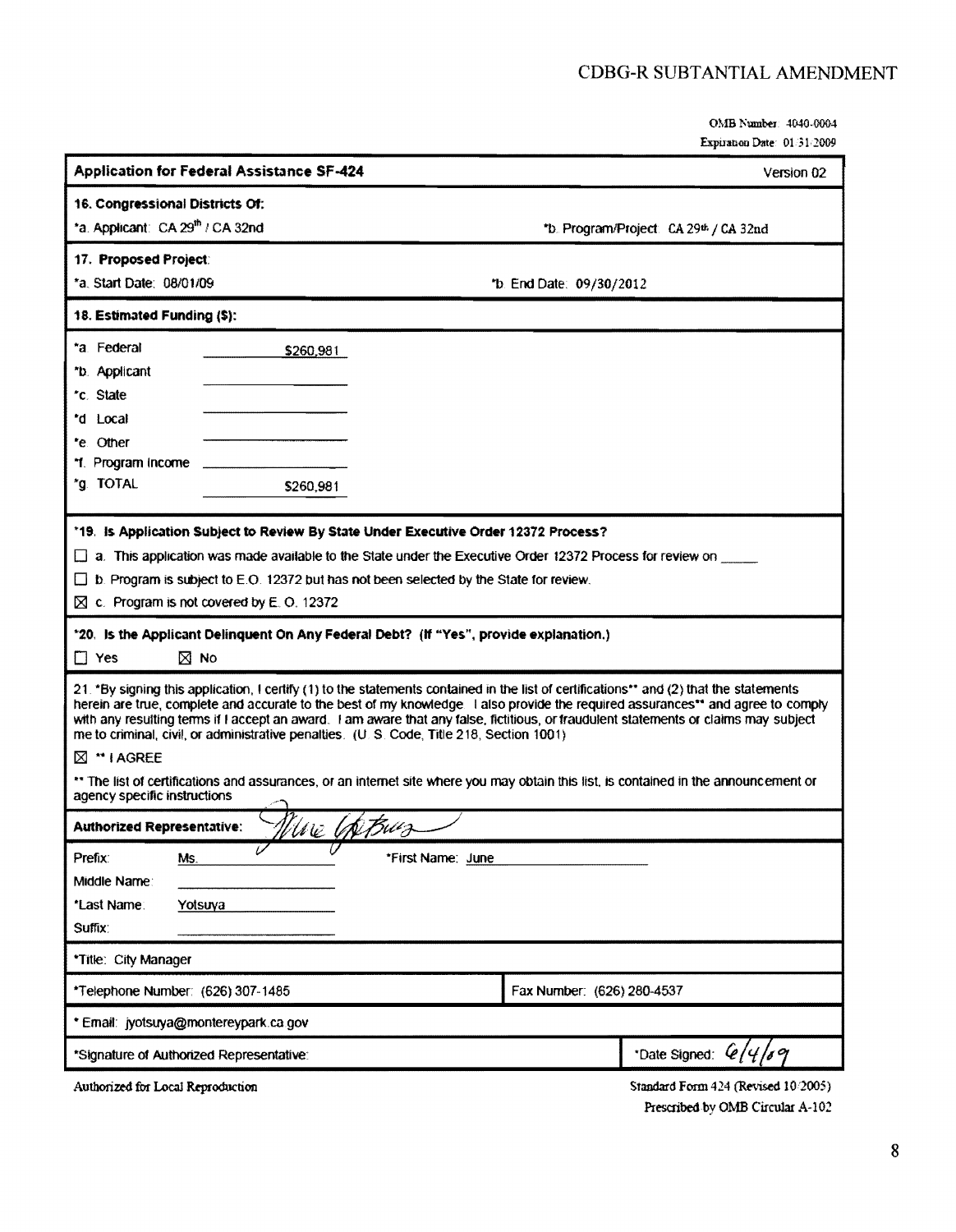# **CERTIFICATIONS**

(l) Affirmatively furthering fair housing. The jurisdiction will affirmatively further fair housing, which means that it will conduct an analysis to identify impediments to fair housing choice within the jurisdiction, take appropriate actions to overcome the effects of any impediments identified through that analysis, and maintain records reflecting the analysis and actions in this regard.

(2) Anti-displacement and relocation plan. The jurisdiction will comply with the acquisition and relocation requirements of the Uniform Relocation Assistance and Real Property Acquisition Policies Act of 1970, as amended (42 U.S.C. 4601), and implementing regulations at 49 CFR part 24; and it has in effect and is following a residential anti-displacement and relocation assistance plan required under section 104(d) of the housing and Community Development Act of 1974, as amended, in connection with any activity assisted with funding under CDBG-R.

(3) Drug Free Workplace. The jurisdiction will or will continue to provide a drug-free workplace by:

1. Publishing a statement notifying employees that the unlawful manufacture, distribution, dispensing, possession, or use of a controlled substance is prohibited in the grantee's workplace and specifying the actions that will be taken against employees for violation of such prohibition;

2. Establishing an ongoing drug-free awareness program to inform employees about

- (a) The dangers of drug abuse in the workplace;
- (b) The grantee's policy of maintaining a drug-free workplace;
- (c) Any available drug counseling, rehabilitation, and employee assistance programs; and
- (d) The penalties that may be imposed upon employees for drug abuse violations occurring in the workplace;

3. Making it a requirement that each employee to be engaged in the performance of the grant be given a copy ofthe statement required by paragraph 1;

4. Notifying the employee in the statement required by paragraph 1 that, as a condition of employment under the grant, the employee will

(a) Abide by the terms of the statement; and

(b) Notify the employer in writing of his or her conviction for a violation of a criminal drug statute occurring in the workplace no later than five calendar days after such conviction;

5. Notifying the agency in writing, within ten calendar days after receiving notice under subparagraph 4(b) from an employee or otherwise receiving actual notice of such conviction. Employers of convicted employees must provide notice, including position title, to every grant officer or other designee on whose grant activity the convicted employee was working, unless the Federal agency has designated a central point for the receipt of such notices. Notice shall include the identification number(s) of each affected grant;

6. Taking one ofthe following actions, within 30 calendar days of receiving notice under subparagraph 4(b), with respect to any employee who is so convicted:

> (a) Taking appropriate personnel action against such an employee, up to and including termination, consistent with the requirements of the Rehabilitation Act of 1973, as amended; or

> (b) Requiring such employee to participate satisfactorily in a drug abuse assistance or rehabilitation program approved for such purposes by a Federal, State, or local health, law enforcement, or other appropriate agency;

7. Making a good faith effort to continue to maintain a drug-free workplace through implementation of paragraphs 1,2,3,4, 5 and 6.

### (4) Anti-lobbying. To the best of the jurisdiction's knowledge and belief:

1. No Federal appropriated funds have been paid or will be paid, by or on behalf of it, to any person for influencing or attempting to influence an officer or employee of any agency, a Member of Congress, an officer or employee of Congress, or an employee of a Member of Congress in connection with the awarding of any Federal contract, the making of any Federal grant, the making of any Federal loan, the entering into of any cooperative agreement, and the extension, continuation, renewal, amendment, or modification ofany Federal contract, grant, loan, or cooperative agreement;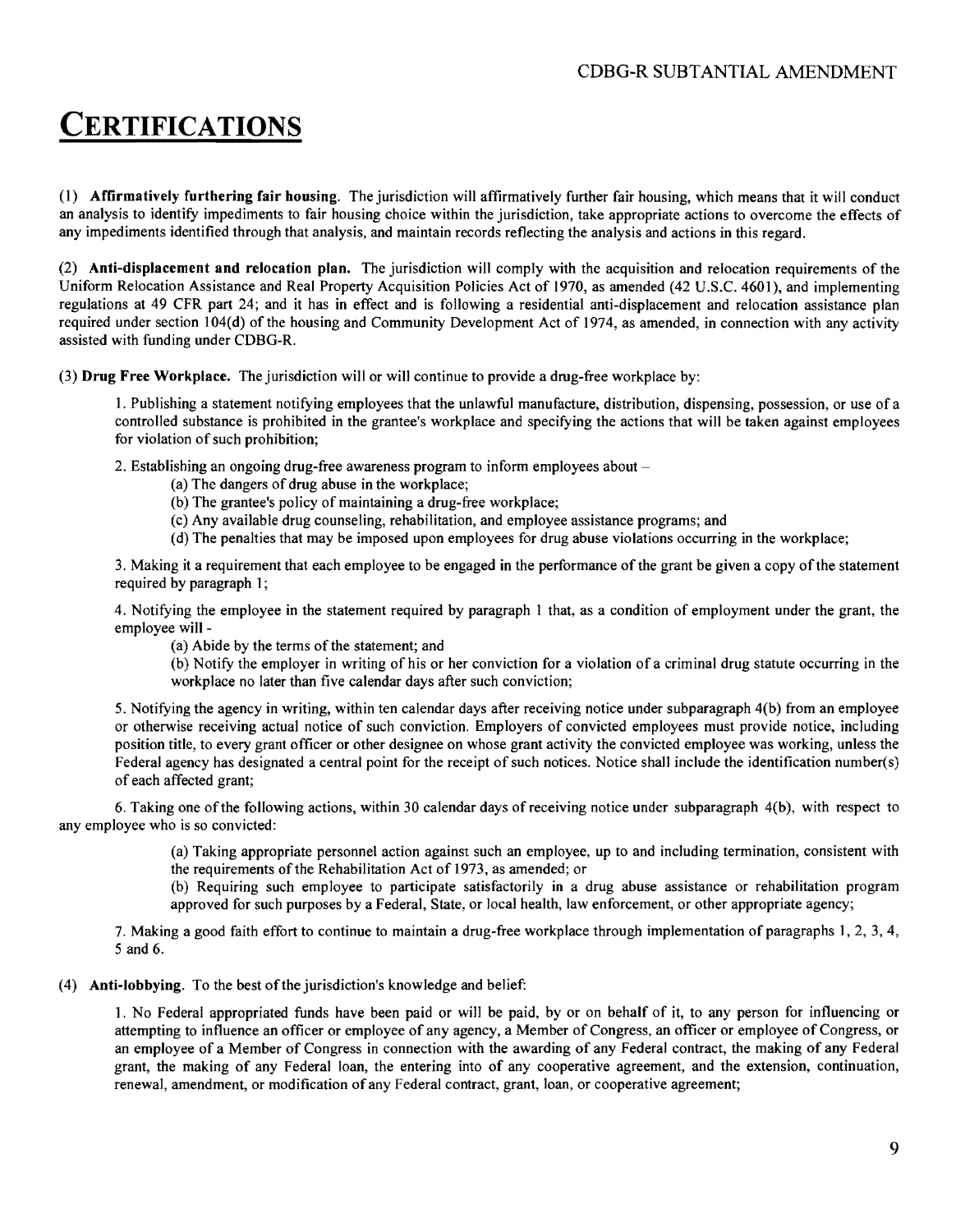### CDBG-R SUBTANTIAL AMENDMENT

2. If any funds other than Federal appropriated funds have been paid or will be paid to any person for influencing or attempting to influence an officer or employee of any agency, a Member of Congress, an officer or employee of Congress, or an employee of a Member of Congress in connection with this Federal contract, grant, loan, or cooperative agreement, it will complete and submit Standard Form-LLL, "Disclosure Form to Report Lobbying," in accordance with its instructions; and

3. It will require that the language of paragraph 1 and 2 ofthis anti-lobbying certification be included in the award documents for all subawards at all tiers (including subcontracts, subgrants, and contracts under grants, loans, and cooperative agreements) and that all subrecipients shall certify and disclose accordingly.

(5) Authority of Jurisdiction. The jurisdiction possesses the legal authority to carry out the programs for which it is seeking funding, in accordance with applicable HUD regulations and other program requirements.

(6) Consistency with Plan. The housing activities to be undertaken with CDBG-R funds are consistent with its consolidated plan.

(7) Section 3. The jurisdiction will comply with section 3 ofthe Housing and Urban Development Act of 1968 (12 U.S.c. 1701 u), and implementing regulations at 24 CFR part 135.

(8) Community development plan. The jurisdiction certifies that the consolidated housing and community development plan identifies housing and community development needs and specifies both short-term and long-term community development objectives that have been developed in accordance with the primary objective of the statute authorizing the CDBG program.

(9) Following a plan. The jurisdiction is following a current consolidated plan that has been approved by HUD.

(10) Use of funds. The jurisdiction has developed activities so as to give the maximum feasible priority to activities that will benefit low- and moderate-income families or aid in the prevention of slums or blight. Additional activities may be included that are designed to meet other community development needs having particular urgency because existing conditions pose a serious and immediate threat to the health or welfare ofthe community where other financial resources are not available to meet such needs It has complied with the following criteria:

1. Maximum Feasible Priority. With respect to activities expected to be assisted with CDBG-R funds, it certifies that it has developed its Action Plan so as to give maximum feasible priority to activities which benefit low and moderate income families or aid in the prevention or elimination of slums or blight. The Action Plan may also include activities which the grantee certifies are designed to meet other community development needs having a particular urgency because existing conditions pose a serious and immediate threat to the health or welfare of the community, and other financial resources are not available};

2. Special Assessments. The jurisdiction will not attempt to recover any capital costs of public improvements assisted with CDBG-R funds by assessing any amount against properties owned and occupied by persons of low- and moderate-income, including any fee charged or assessment made as a condition of obtaining access to such public improvements. However, if CDBG-R funds are used to pay the proportion of a fee or assessment attributable to the capital costs of public improvements (assisted in part with CDBG-R funds) financed from other revenue sources, an assessment or charge may be made against the property with respect to the public improvements financed by a source other than CDBG-R funds. The jurisdiction will not attempt to recover any capital costs of public improvements assisted with CDBG-R funds, unless CDBG-R funds are used to pay the proportion of fee or assessment attributable to the capital costs of public improvements financed from other revenue sources. In this case, an assessment or charge may be made against the property with respect to the public improvements financed by a source other than CDBG-R funds. In addition, with respect to properties owned and occupied by moderateincome (but not low-income) families, an assessment or charge may be made against the property with respect to the public improvements financed by a source other than CDBG-R funds if the jurisdiction certifies that it lacks CDBG-R or CDBG funds to cover the assessment.

(11) Excessive Force. The jurisdiction certifies that it has adopted and is enforcing: (l) a policy prohibiting the use of excessive force by law enforcement agencies within its jurisdiction against any individuals engaged in non-violent civil rights demonstrations; and (2) a policy of enforcing applicable State and local laws against physically barring entrance to or exit from a facility or location that is the subject ofsuch non-violent civil rights demonstrations within its jurisdiction.

(12) Compliance with anti-discrimination laws. The CDBG-R grant will be conducted and administered in conformity with title VI ofthe Civil Rights Act of 1964 (42 U.S.C. 2000d), the Fair Housing Act (42 U.S.C. 3601-3619), and implementing regulations.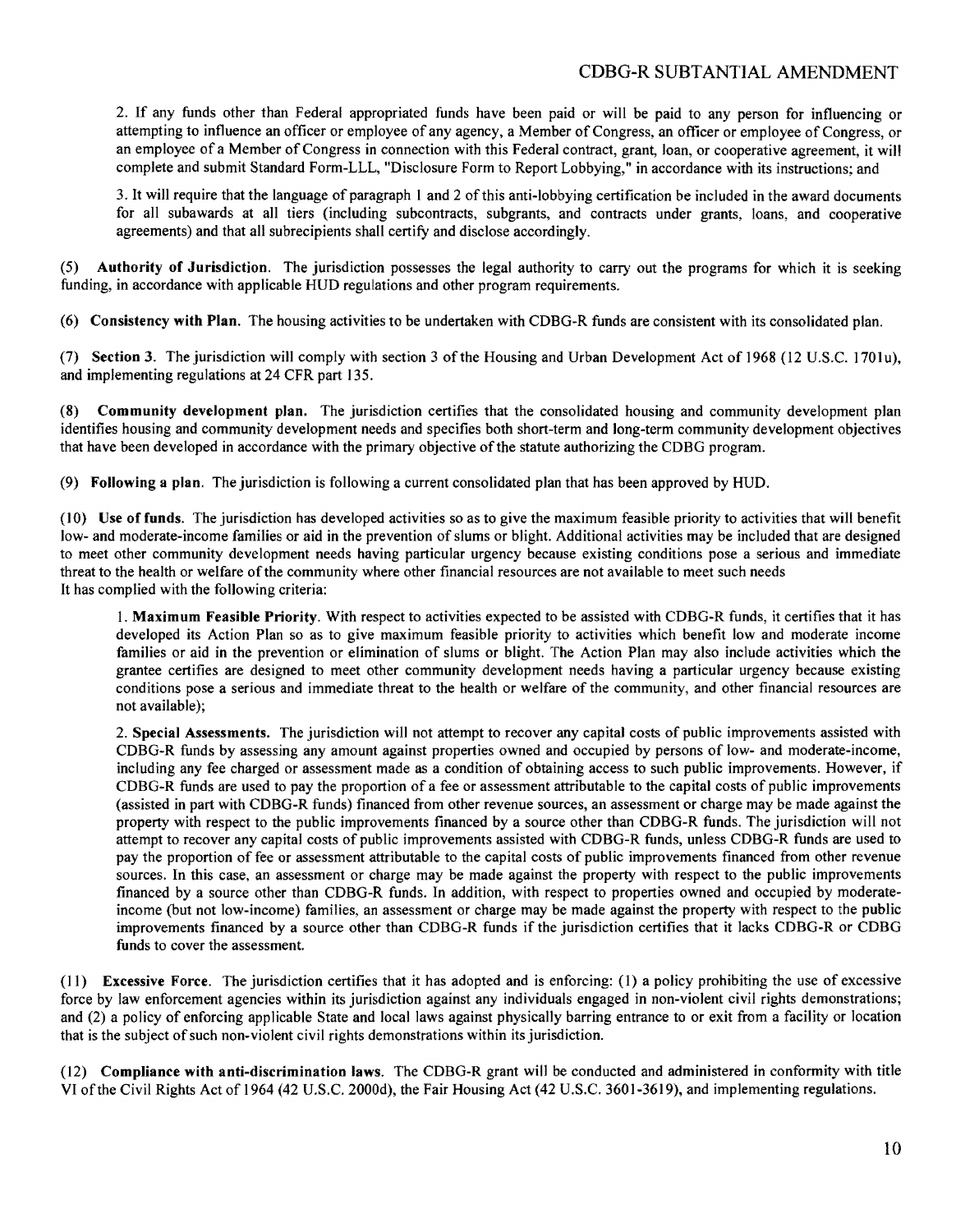(13) Compliance with lead-based paint procedures. The activities concerning lead-based paint will comply with the requirements of part 35, subparts  $A$ ,  $B$ ,  $J$ ,  $K$ , and  $R$  of this title.

(14) Compliance with laws. The jurisdiction will comply with applicable laws.

(15) Compliance with ARRA. The jurisdiction will comply with Title XII of Division A of the American Recovery and Reinvestment Act of 2009.

(16) Project selection. The jurisdiction will select projects to be funded, by giving priority to projects that can award contracts based on bids within 120 days from the date the funds are made available to the recipient, and that will ensure maximum job creation and economic benefit.

(17) Timeliness of infrastructure investments. When the jurisdiction uses CDBG-R funds for infrastructure investments, the grantee will give preference to quick-start and finish activities, including a goal to use at least 50 percent of the funds for activities within 120 days of enactment of the Recovery Act.

(18) Buy American provision. The jurisdiction will ensure that all iron, steel and manufactured goods used in construction, alteration, repair, or maintenance of a public building or public work project assisted with CDBG-R funds under the Recovery Act must be produced in the United States unless the Secretary finds that: (1) the requirement is inconsistent with public interest; (2) those goods are not reasonably available or produced in sufficient quantity in the U.S.; (3) or the use of the goods will increase the project cost by more than 25 percent.

(19) Appropriate use of funds for infrastructure investments. The Governor, mayor, or other chief executive, as appropriate certifies, that any infrastructure investments have received the full review and vetting required by law and that the chief executive accepts responsibility that the infrastructure investment is an appropriate use of taxpayer dollars. Alternatively, a grantee's chief elected official certifies that infrastructure investments will receive the full review and vetting required by law and that the chief executive accepts responsibility that the infrastructure investment is an appropriate use of taxpayer dollars.

(20) 70% of CDBG-R for LMI. The aggregate use of CDBG-R funds shall principally benefit persons of low and moderate income in a manner that ensures that at least 70 percent of the grant is expended for activities that benefit such persons over the life of the CDBG-R grant.

Signalure/Authorized Official

City Manager Title

 $6\frac{1}{\sqrt{2}}$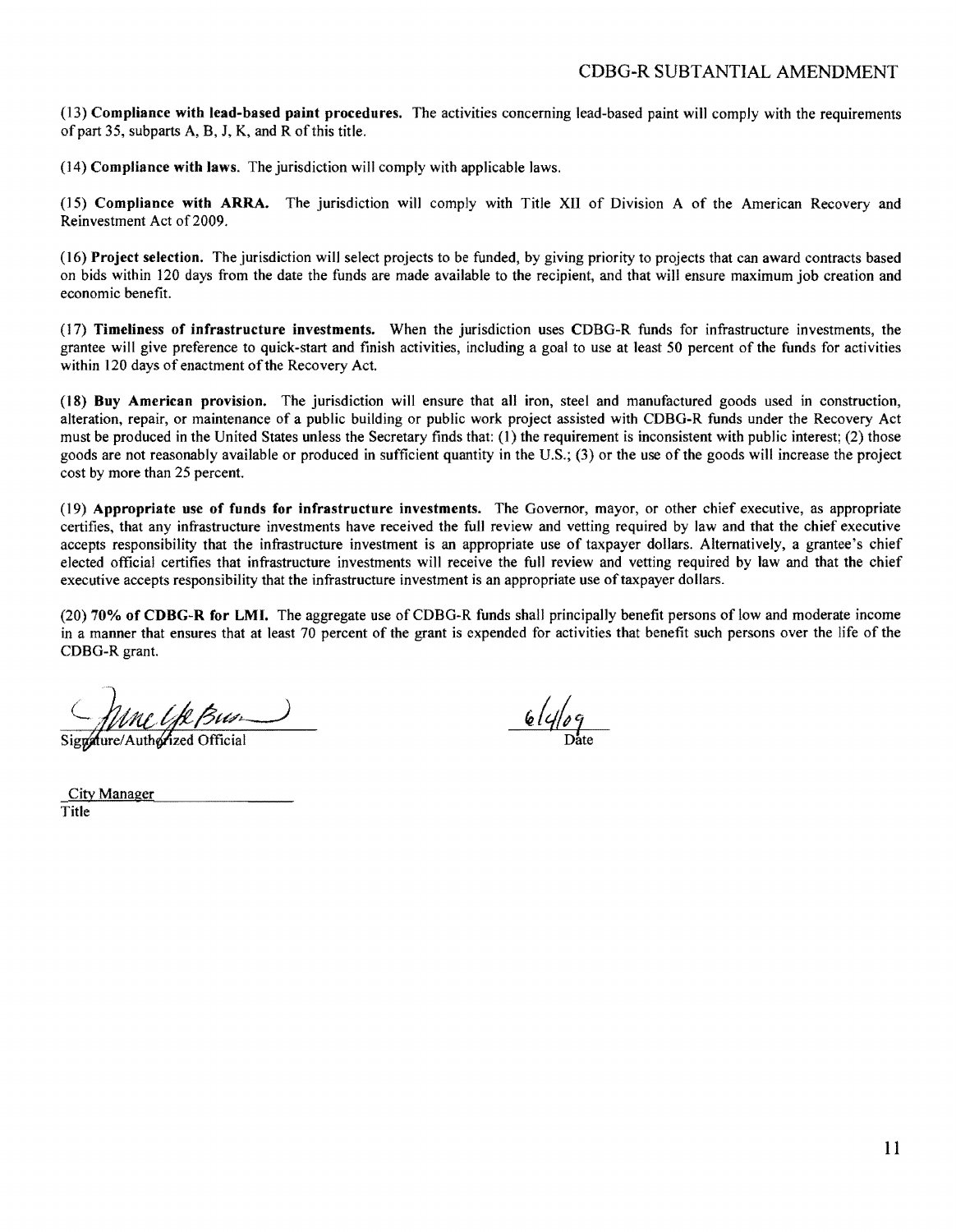# **CDBG-R Substantial Amendment Grantee Checklist**

*For the purposes of expediting review, HUD asks that applicants submit the following checklist along with the CDBG-R Substantial Amendment, Spreadsheet for Reporting Proposed CDBG-R Activities, and SF-424.* 

### **Contents of a CDBG-R Action Plan Substantial Amendment**

| Jurisdiction(s): City of Monterey Park       | CDBG-R Contact Person: Tom Johnson     |  |  |
|----------------------------------------------|----------------------------------------|--|--|
| Lead Agency                                  | Address:<br>320 W. Newmark Ave         |  |  |
| Jurisdiction Web Address:                    | Monterey park, CA 91754                |  |  |
| www.ci.monterey-park.ca.us                   | 626 307-1385<br>under the Telephone:   |  |  |
| Department   Fax:<br>Economic<br>Development | 626 307-1467                           |  |  |
| section                                      | Email:<br>tjohnson@montereypark.ca.gov |  |  |

The elements in the substantial amendment required for the CDBG recovery funds are:

A. *SPREADSHEET FOR /rEPORT/NG PROPOSED CDBG-/r* A *CT/V/T/ES* 

Does the submission contain a paper copy of the Spreadsheet for Reporting Proposed CDBG-R Activities?

 $Yes \times No$  No Verification found on page 2

Does the submission include an electronic version of the Spreadsheet for Reporting Proposed CDBG-R Activities sent to the email box CDBG-R@hud.gov?

Yes<sup> $\boxtimes$ </sup> No $\Box$  Date Spreadsheet was emailed: **06/04/09** 

Does the Spreadsheet for Reporting Proposed CDBG-R Activities include, for each activity:

- amount of funds budgeted for each activity, including CDBG-R funds, any additional Recovery Funds used and total activity budget,
	- $Yes \boxtimes No \qquad \text{Verification found on page(s)}$  2
- the Eligibility citation (eligibility regulatory cite or HCDA cite),  $Yes \times No$  NoD Verification found on page(s) 2
- the CDBG national objective citation,  $Yes \times No$  NoD Verification found on page(s) 2

### *B. CDBG-R INFORMATION BYACTIVITY*

Does the submission contain information by activity describing how the grantee will use the funds, including:

a narrative for each activity describing how CDBG-R funds will be used in a manner that maximizes job creation and economic benefit,

 $Yes \times No \longrightarrow Verification found on page(s) 3,5$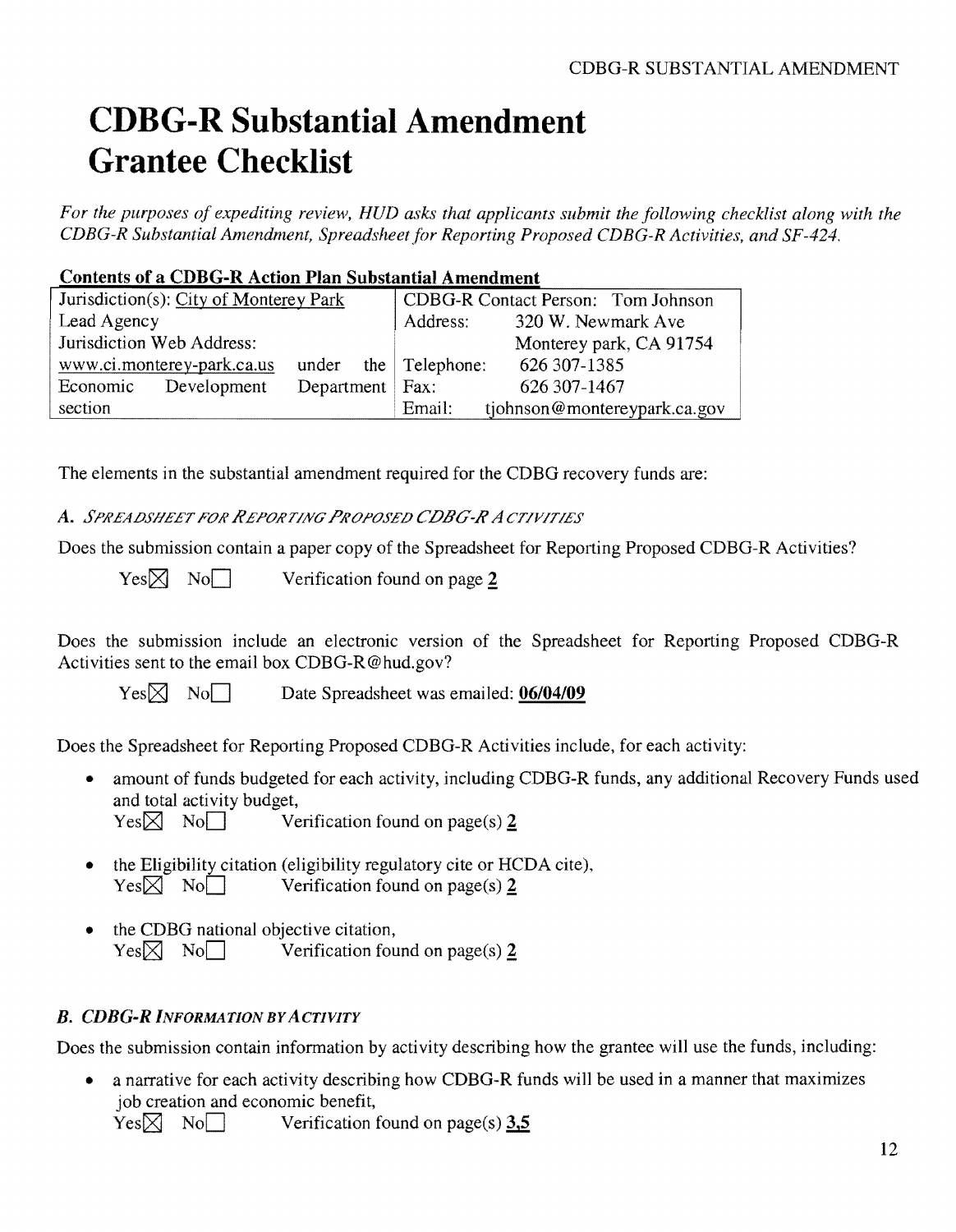### CDBG-R SlJBSTANTIAL AMENDMENT

- projected number of jobs created for each activity,<br>Yes $\boxtimes$  No $\Box$  Verification found on page( Verification found on page(s)  $3,5$
- whether an activity will promote energy efficiency and conservation,  $Yes \times No \longrightarrow$  Verification found on page(s) 3,5
- the name, location, and contact information for the entity that will carry out the activity,  $Yes \times No \longrightarrow$  Verification found on page(s) 4,5
- evidence that no more than  $10\%$  of the grant amount will be spent on administration and planning,  $Yes \times No \longrightarrow$  Verification found on page (s) 3
- evidence that no more than  $15\%$  of the grant amount will be spent on public services,  $Yes \Box No \Box$  Verification found on page (s) N / A SEE 3
- evidence that at least  $70\%$  of the grant amount will benefit persons of low and moderate income,  $Yes \boxtimes No \qquad \text{Verification found on page (s) } 3,11$

### C. *PUBLIC COMMENT PERIOD*

Was the proposed action plan amendment published via the jurisdiction's usual methods and on the Internet for no less than 7 calendar days of public comment?

 $Yes \times$  No $\Box$ . Verification found on page(s) 15

Is there a summary of citizen comments included in the final amendment?

 $Yes \boxtimes$  No $\Box$  Verification found on page(s) 5.

### D. *CERTIFICATIONS*

The following certifications are complete and accurate:

| (1) | Affirmatively furthering fair housing         | Yesl                  | No             |
|-----|-----------------------------------------------|-----------------------|----------------|
| (2) | Anti-displacement and relocation plan         | Yes[                  | No             |
| (3) | Drug-free Workplace                           | Yes[                  | No             |
| (4) | Anti-lobbying                                 | Yesl                  | No             |
| (5) | Authority of jurisdiction                     | Yesl                  | N <sub>o</sub> |
| (6) | Consistency with plan                         | $\operatorname{YesL}$ | No             |
|     | Section 3                                     | YesD                  | No             |
| (8) | Community development plan                    | YesD                  | No             |
| (9) | Following a plan                              | $\operatorname{YesL}$ | No             |
|     | $(10)$ Use of Funds                           | Yes[                  | No             |
|     | $(11)$ Excessive Force                        | Yes[                  | No             |
|     | (12) Compliance with anti-discrimination laws | $\operatorname{YesL}$ | No             |
|     | (13) Lead-based paint procedures              | Yesl                  | No             |
|     | (14) Compliance with laws                     | $\rm YesD$            | Nol            |
|     | (15) Compliance with ARRA                     | $\rm YesD$            | No             |
|     | (16) Project selection                        | YesD                  | No             |
|     | (17) Timeliness of infrastructure investments | Yesl                  | No             |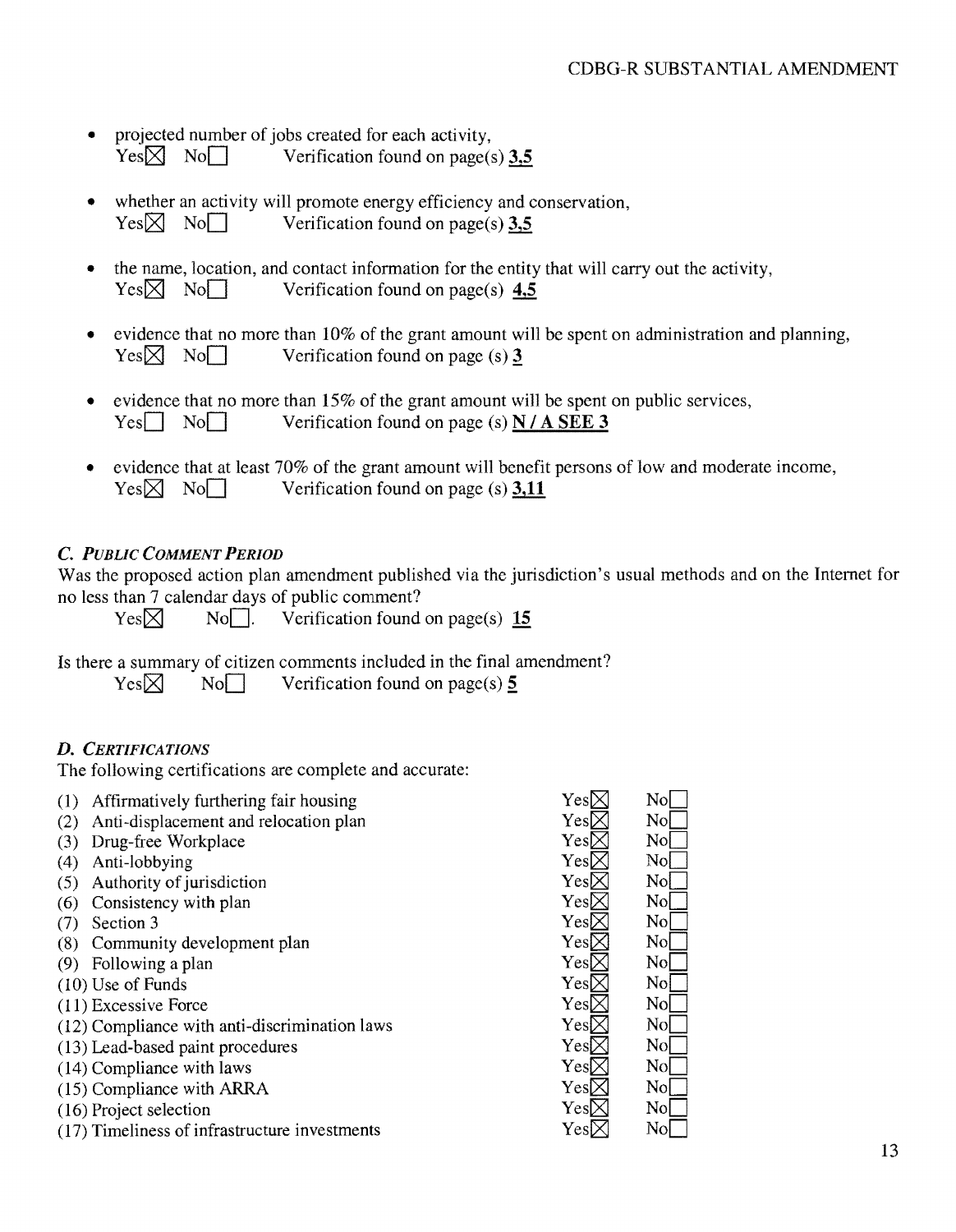### CDBG-R SUBSTANTIAL AMENDMENT

(18) Buy American provision  $Yes \times No \longrightarrow$ 

(19) Appropriate use of funds for infrastructure investments  $Yes \times$  NoD

(20) 70% of CDBG-R for LMI  $\text{Yes} \boxtimes \text{No}$ 

| Yes $\boxtimes$ | No       |
|-----------------|----------|
| Yes $\boxtimes$ | No       |
| Yes $\boxtimes$ | $\rm No$ |

 $\sim$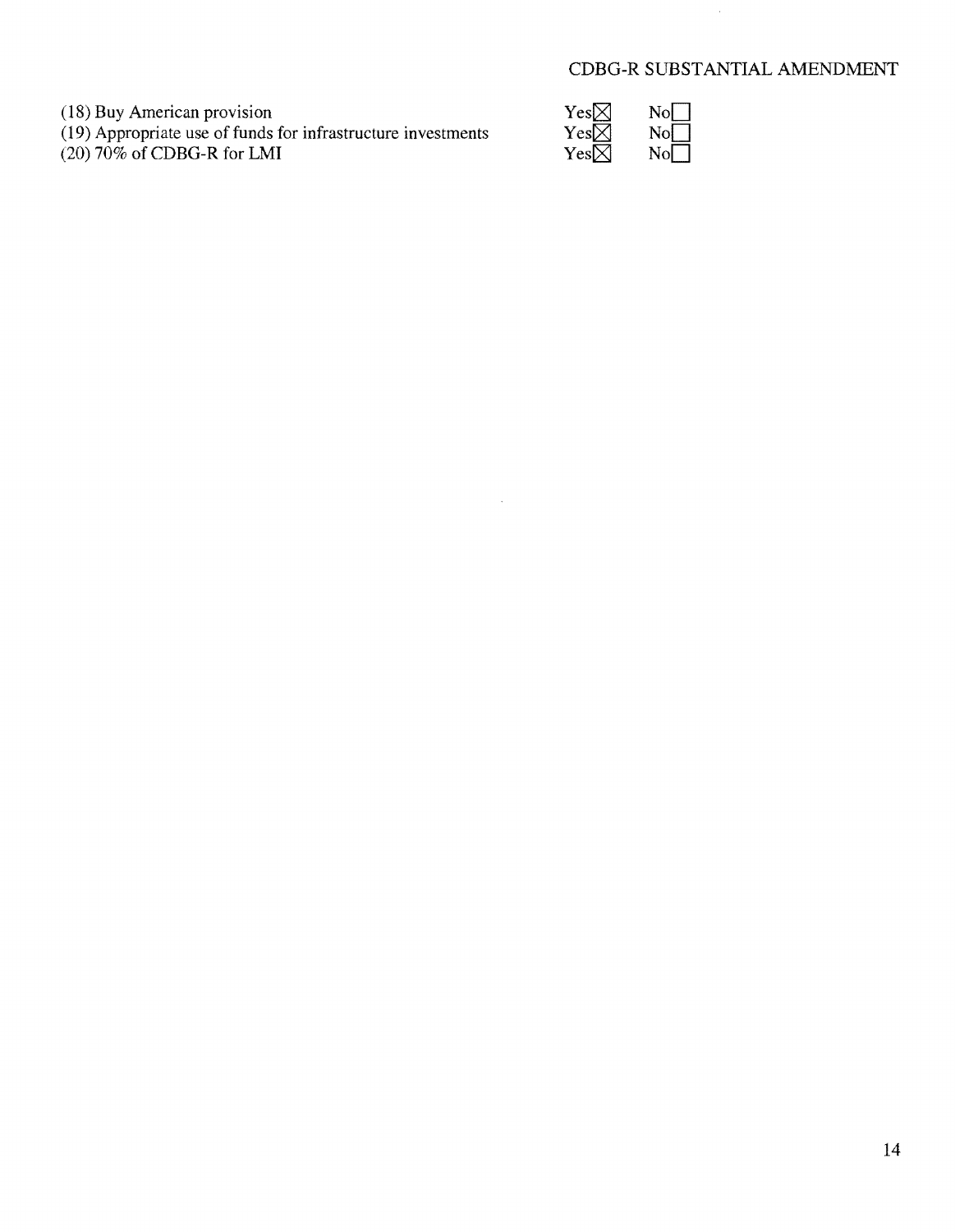# **FEDERAL HUD/CDBG PROGRAM**

Monterey Park is eligible to receive Community Development Block Grants (CDBG) from HUD to finance a wide range of community development activities. CDBG and HOME monies are Monterey Park's primary sources of funding for low and moderate income housing assistance. The City will continue to use CDBG funds to stablize neighborhoods and preserve and upgrade the existing housing stock.

The City of Monterey Park is committed to meeting the needs of its citizens and uses these monies to improve the quality of life of its low and moderate income residents.

The monies are used to fund program such as: the:

- After School Care Program
- In-home Care Program
- Graffiti Removal
- Commercial Rehabilitation Program
- Critical Maintenance Loan Program
- Emergency Repair Program
- Community Fund
- Fair Housing Assistance,
- Code Compliance
- Adult Literacy
- ADA Improvements

The City's goal is to continue to improve the housing and social program needs of the community.

#### The CDBG-R Substantial Amendment

CDBG-R Data Spreadsheet